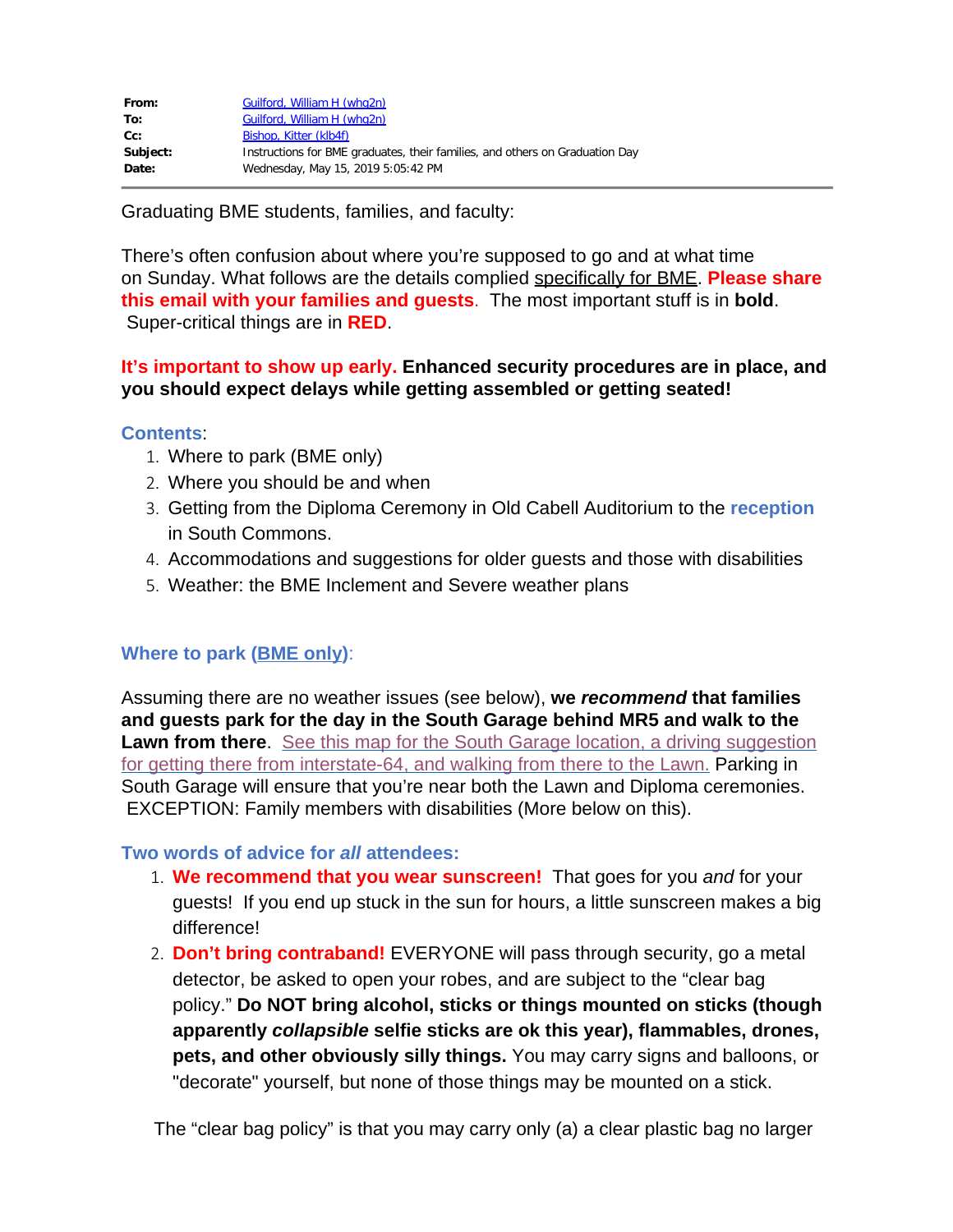than 12 x 12 inches, or (b) a one-gallon clear Ziploc bag, AND (c) a small clutch bag can be taken along with the clear plastic bag. The clutch bag can be no larger than a hand.

### **Where you should go and when:**

1A. **GRADUATES: No later than 9:30 a.m. you should arrive on grounds and assemble in the grass on the north side of the Rotunda – that's the side facing Carr's Hill and the Corner.** Specifically, you should gather to the left of the Jefferson Statue, as you face the Rotunda. [A map of the assembly area is here.](https://majorevents.virginia.edu/sites/majorevents2017.virginia.edu/files/Sunday_Assembly_Areas.pdf)

1B. **FAMILIES: should go directly to the lawn, not with the graduate, and must enter through the designated walkways and stairways nearest Old Cabell Hall**. That's another good reason to park in the South Garage, since it's so close! [Here's a](https://majorevents.virginia.edu/sites/majorevents2017.virginia.edu/files/Finals_Wknd_Lawn_Overview.pdf) [map of the access points.](https://majorevents.virginia.edu/sites/majorevents2017.virginia.edu/files/Finals_Wknd_Lawn_Overview.pdf)

Families, do NOT bring alcohol, "poppers," chairs, or tents. They will be confiscated.

1C. **FACULTY: should assemble on the southwest portico of the Rotunda –** [A](http://majorevents.virginia.edu/sites/majorevents2017.virginia.edu/files/WEB_Sunday_Assembly%20and%20Procession_2018.pdf) [map of the assembly area is here.](http://majorevents.virginia.edu/sites/majorevents2017.virginia.edu/files/WEB_Sunday_Assembly%20and%20Procession_2018.pdf)

## **The lawn ceremony, and the diploma ceremony**

2. **The lawn procession starts promptly at 10 a.m.** Faculty Marshals (including myself) will help get you assembled and moving in the right direction. **Graduate students should be at the front of the line** - the end nearest the Rotunda; **Please move to the front when you arrive!**

3. Speeches and things come first. Degrees are then conferred by president Ryan. If you want to do the "tassel" thing, it begins on the right, and you flip it to the left after she confers the degrees (though almost no one actually does that).

4. **After the lawn ceremony, head to Old Cabell Hall** where the BME diploma ceremony will be held.

Families: Old Cabell Hall is the building where the President and the Deans stand to speak during the ceremony. **Gather in or near the lobby, and head into the auditorium once the doors are opened** – that will happen around noon. We will collect tickets for Diploma Ceremony to ensure that no families are excluded from the auditorium. Un-ticketed guests must wait until all tickets guests have been seated before anyone additional can be admitted to the auditorium. **Please note that Old Cabell Hall will be closed until the Lawn Ceremony is completely over; no early arrivals!** You may wait in the South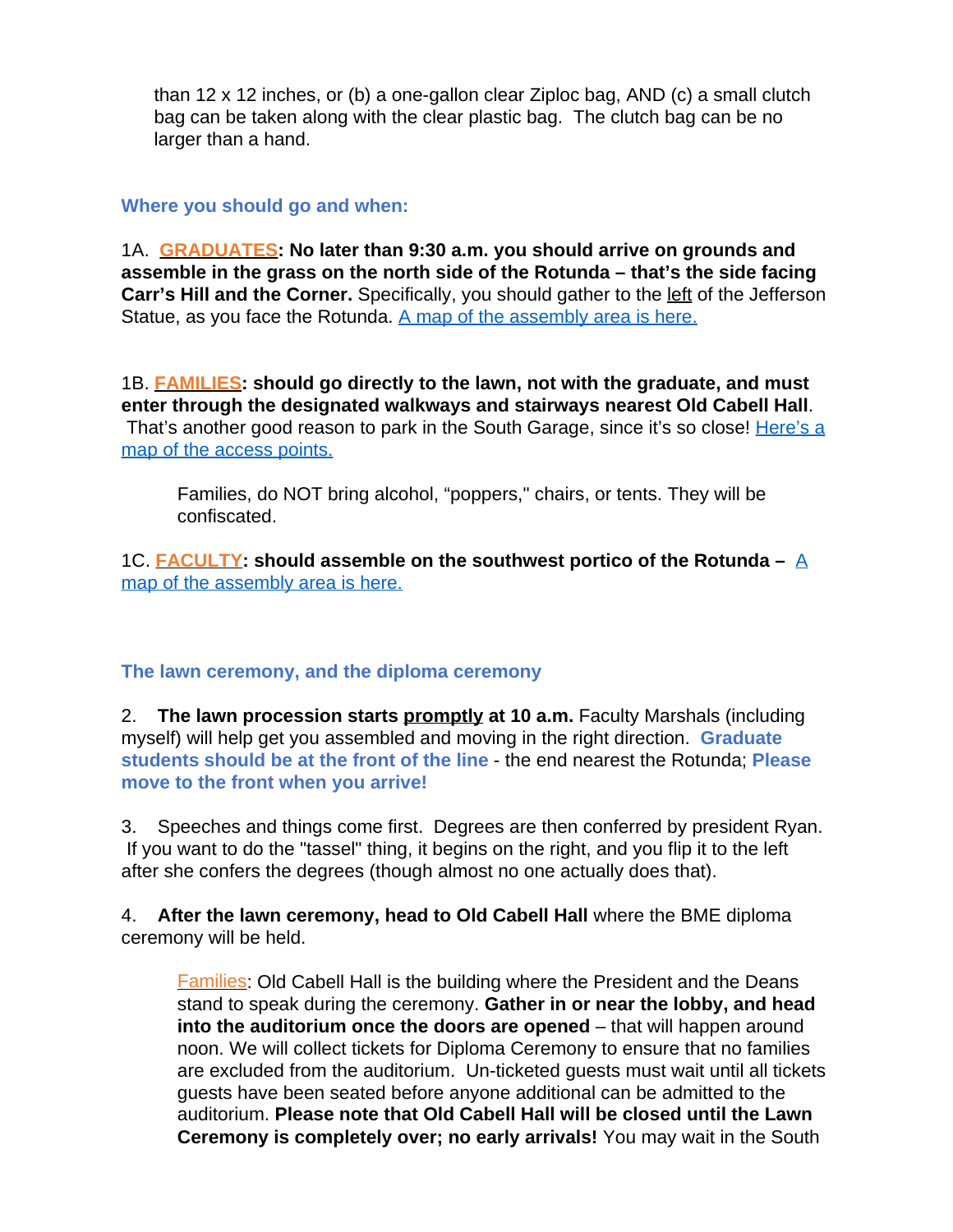Lawn Commons, if you wish; it opens at 11:30, and is a [short walk away](https://www.google.com/maps/dir/38.0329608,-78.5044569/38.0319836,-78.5054965/@38.0325519,-78.5055612,18z/am=t/data=!3m1!4b1!4m2!4m1!3e2) [\(directions in link\).](https://www.google.com/maps/dir/38.0329608,-78.5044569/38.0319836,-78.5054965/@38.0325519,-78.5055612,18z/am=t/data=!3m1!4b1!4m2!4m1!3e2) The orchestra-level seats are reserved.

Graduates: **Head downstairs via the RIGHT-HAND stairwell** from the lobby, where we will assemble for the procession. Graduate students should be at the front of the line; that's the end where the right-hand stairwell leads. **There will be water and drinks available for you.**

**PLEASE find Kitter and pick up your name card**. It includes your name as is appears in SIS, and your academic distinction. **Carry this card with you.**

Faculty: **Head downstairs via the LEFT-HAND stairwell**, and gather in the alcove.

All: There are **bathrooms** on the entry floor of Old Cabell Hall, to the right as you enter, *and* one on the lower level – down the left-hand stairwell. There is a **water fountain** near the entry-level bathrooms. There are also bathrooms in the [South Lawn Commons](https://www.google.com/maps/dir/38.0329608,-78.5044569/38.0319836,-78.5054965/@38.0325519,-78.5055612,18z/am=t/data=!3m1!4b1!4m2!4m1!3e2), where we'll be holding our reception.

## 5. **At 12:30** *sharp* **you will be led by Dr. Kelly into the auditorium.** Here's what to expect...

- You will go through a procession into the auditorium. We'll guide you.

- Undergraduates will be seated in the auditorium seating; graduate students will be seated on stage.

- Dr. Kelly will guide you up to the podium (first grads, then undergrads) to receive your scroll; just follow the lead of the person in front of you.

- You hand your name card to the person who will be reading your name – Dr. Papin for the graduate students, and Dr. Allen for the undergraduates. **Don't start walking until they read your name**.

- Graduate students will be hooded; we'll guide a few of you through the process, so don't worry yet about the details.

- Dr. Epstein will hand you your scroll. Together you'll pose for the photographer.

- After receiving your diploma, you will **head out the side door, following the person in front of you**, and have a formal photograph taken. You'll then make your way back to your seat via the lobby the same way you entered.

**- Please stay as far away from the windows of the lobby as possible as you return to your seat!** There will be another ceremony taking place right outside, and it's important to make every effort not to disturb it! There will be folks there to direct you, and there will be gaffer's tape on the floor.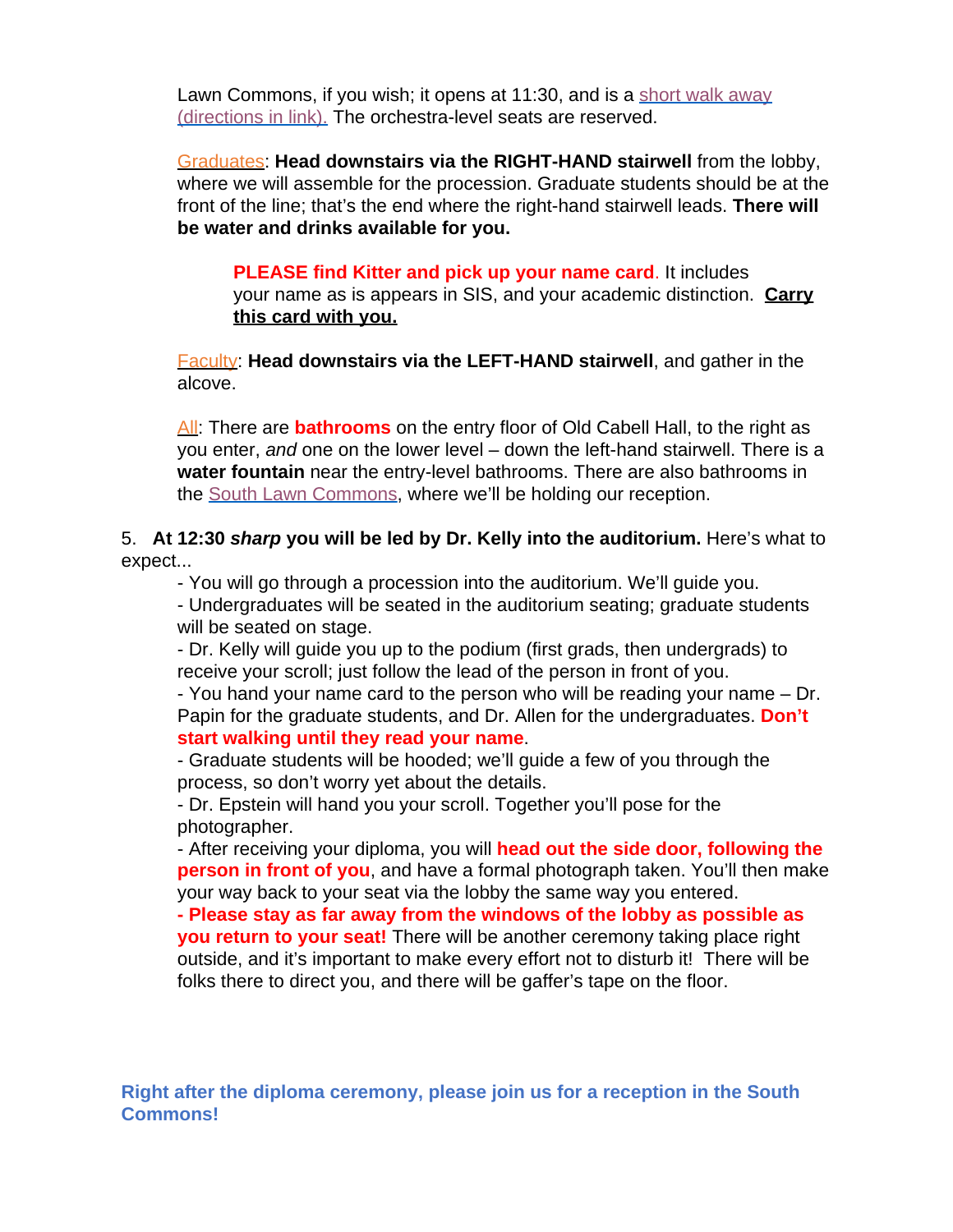We will show you the way. It's *not* the way you came in! The above map is not the way you'll go.

There will be another diploma ceremony happening right on the front steps of Old Cabell, so out of respect to other graduates and their families **please do NOT attempt to leave Old Cabell Hall through the front doors!** Follow the path through Old and New Cabell Halls instead ([Here's a rough map!](https://drive.google.com/open?id=1Y2kPvooZhy5lP4E8ShcvGvdsvfaVvG2N&usp=sharing)). Don't worry about the details; our helpful volunteers will guide you!

**Lots of food and drink will be provided once you get there!**

## **If you have older or disabled guests with limited mobility**:

Talk with your guests about whether they should attend the lawn ceremony. The instructions for parking and dropping off guests with limited mobility depends on a number of factors, including whether they are coming for the Lawn Ceremony, or only the Diploma Ceremony. More information on graduation for family members with disabilities can be had by calling Melissa Oliver, Coordinator of Services for Persons with Disabilities, at (434) 924-3095. Please also contact Kitter Bishop well in advance for BME-related details.

**Be aware that streaming video of the** *lawn* **ceremony can be viewed in Rice Hall, or they may do so [on their own devices](http://www.virginia.edu/live).**

#### **Our Inclement and Severe Weather plans**

Listen to local stations or check the [http://www.virginia.edu](http://www.virginia.edu/) web site after 8 a.m. Current forecasts call for it to be hot, humid, partly cloudy, with a 10% chance of rain.

**INCLEMENT**: Meaning just rain, even if it's a LOT of rain. If the president invokes the inclement weather plan, there are actually no changes at all for **BME!** Same places, same times... only wetter.

**SEVERE:** Meaning lightening, high winds, or anything else that could be dangerous. If the president invokes the severe weather plan, the lawn ceremony will be moved to the John Paul Jones Arena; show up by 9:15 (doors open at 8) and the ceremony will begin at 10. Students will not process, but should instead be seated immediately on the floor of JPJ. Families should proceed to the stands. Faculty should proceed to the staging area for a limited procession. Ushers will direct you to where you need to go. **The diploma ceremony will still be in Old Cabell Hall Auditorium at 12:30 p.m., so please arrive back from JPJ (if you choose to attend) as soon as possible.**